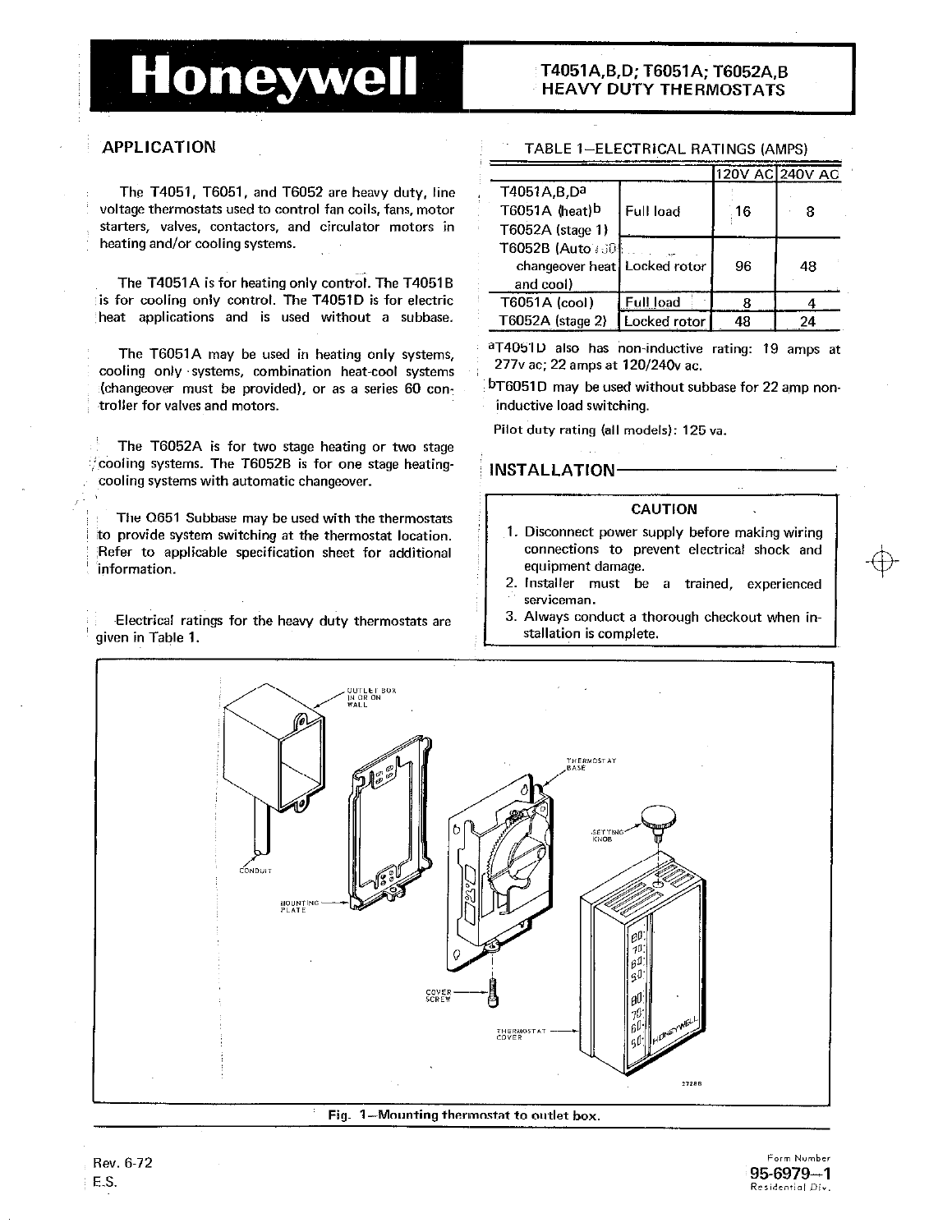# LOCATION

Locate the thermostat about five feet above the floor on an inside wall where it will be affected only by the average temperature of the room. These thermostats are :mounted vertically.

If using a Q651 Subbase, refer to the instructions packed with the subbase.

## MOUNTING

1. Mount a 2 by 4 inch outlet box either vertically or horizontally depending on the model used. Models with vertical faceplate mount on vertical outlet box; models with horizontal faceplate mount on horizontal outlet box. **Fig. 2-T4051A Heating Control.** Fig. 2-T4051A Heating Control.

2. Run conduit between the outlet box, powersource, and the unit being controlled. Leave about six inches The T4051B is for cooling equipment control. The of wire in the box forconnections. (Refertothe WIRING switch makes on a rise in temperature and breaks on a section for the number of wires required.) fall in temperature. Subbase is available.

3. Place the mounting plate on the outlet box. Insert the two furnished mounting screws, leaving them loose enough to move the mounting plate for leveling.

4. Level the mounting plate and tighten the mounting screws. (See Fig. 1.)

5. Connect the heating and/or cooling system wires or the series 60 equipment wires to the back terminals the thermostat. (See Figs. 2 through 12.)

6. When wiring is complete, secure the fiber insulator on all models except the T4051B by snapping the holes in the flap over the switch rivet heads. When the normally open switch terminal is used, clip the flap to allow it to pass around the wire. On the T4051B, secure the flap by snapping it over a projection on the molded resistor cover.

7. Hang thermostat on mounting plate tabs. (See Fig. 3-T4051B Cooling Control. Fig. 1.)

tighten. Replace cover. the cover temperature rise. Because it has a higher load rating,

9. Insert set point knob into socket-head screw the T4051D should NOT be used with a subbase. and tighten. This fastens cover and thermostat to the mounting plate previously attached to outlet box. Remove knob.

### WIRING

## CAUTION

Disconnect power supply before making wiring connections to prevent electrical shock and equipment damage.

All wiring must comply with applicable electrical codes and ordinances. Refer to the wiring diagrams Fig. 4-T4051D Electric Heating Control. below, instructions packed with the subbase, and heating

Switch makes on temperature fall and breaks on tem- on temperature fall, n.o. contacts on temperature perature rise. Subbase is available. The rise of the rise rise.





8. Take socket-head cover mounting screw (fur-<br>The T4051D is used to control electric heating nished) and insert it into tab at bottom of base. Do not equipment. It makes on temperature fall and breaks on



and/or cooling equipment manufacturer's instructions. The T6051A is for heating and/or cooling systems The T4051A is used to control heating equipment. with manual changeover. Switch makes n.c. contacts

 $95.6977$ -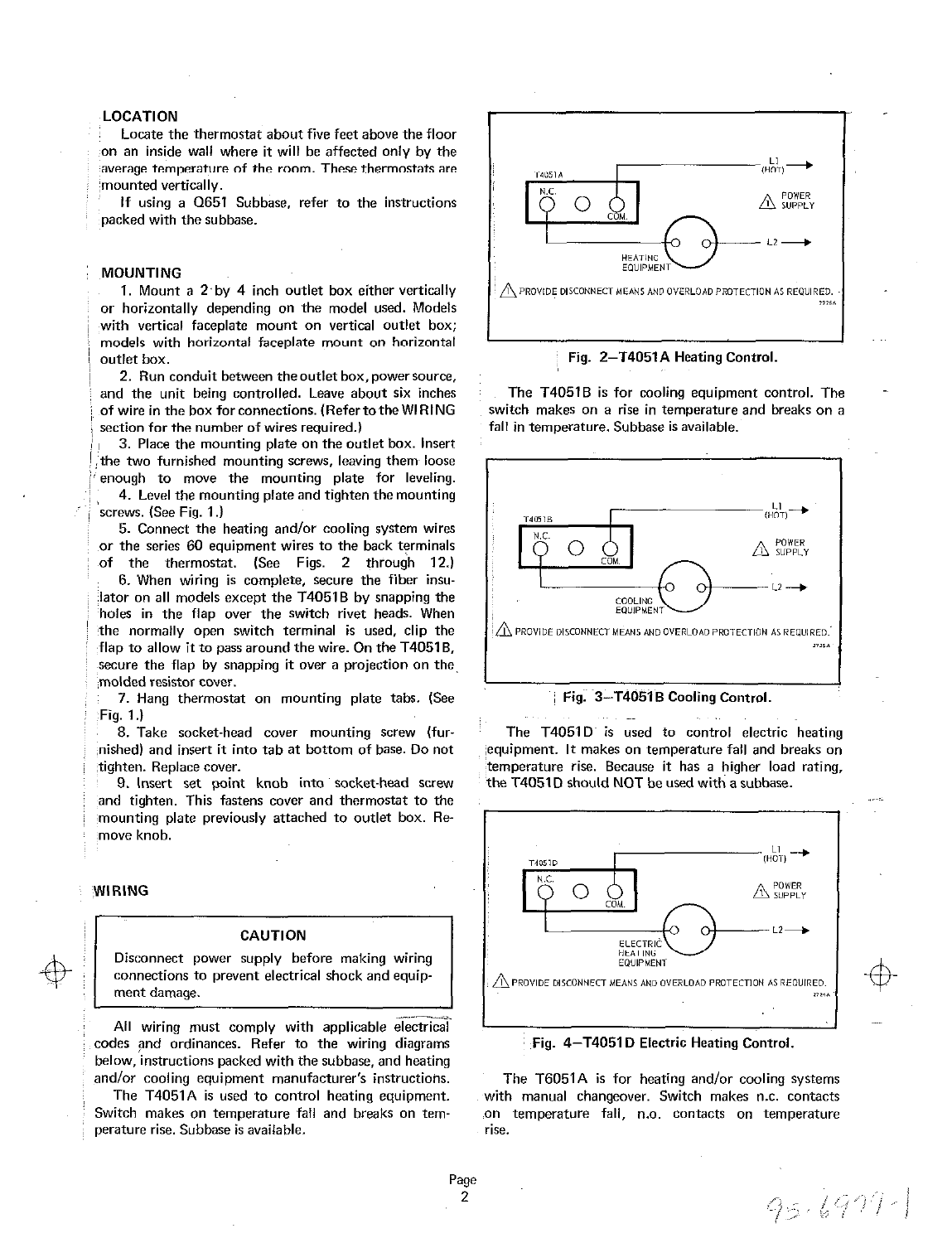

Fig. 5-T6051A in heating only application.



Fig. 6-T6051A in cooling only application. The emperature rise.



Fig. 7-T6051A in heat-cool control for separate heating and cooling equipment.







Fig. 9-T6051A used as a series 60 controller, 3-wire, line voltage, two position control.

The T6052A is for two stage heating or cooling systems. Switches make stages 1 and 2 in sequence. The T6052B is for heating-cooling with auto changeover; stage 1 makes on temperature fall; stage 2 makes on







Fig. 11-Typical hookup of T6052A to control two stage cooling system.